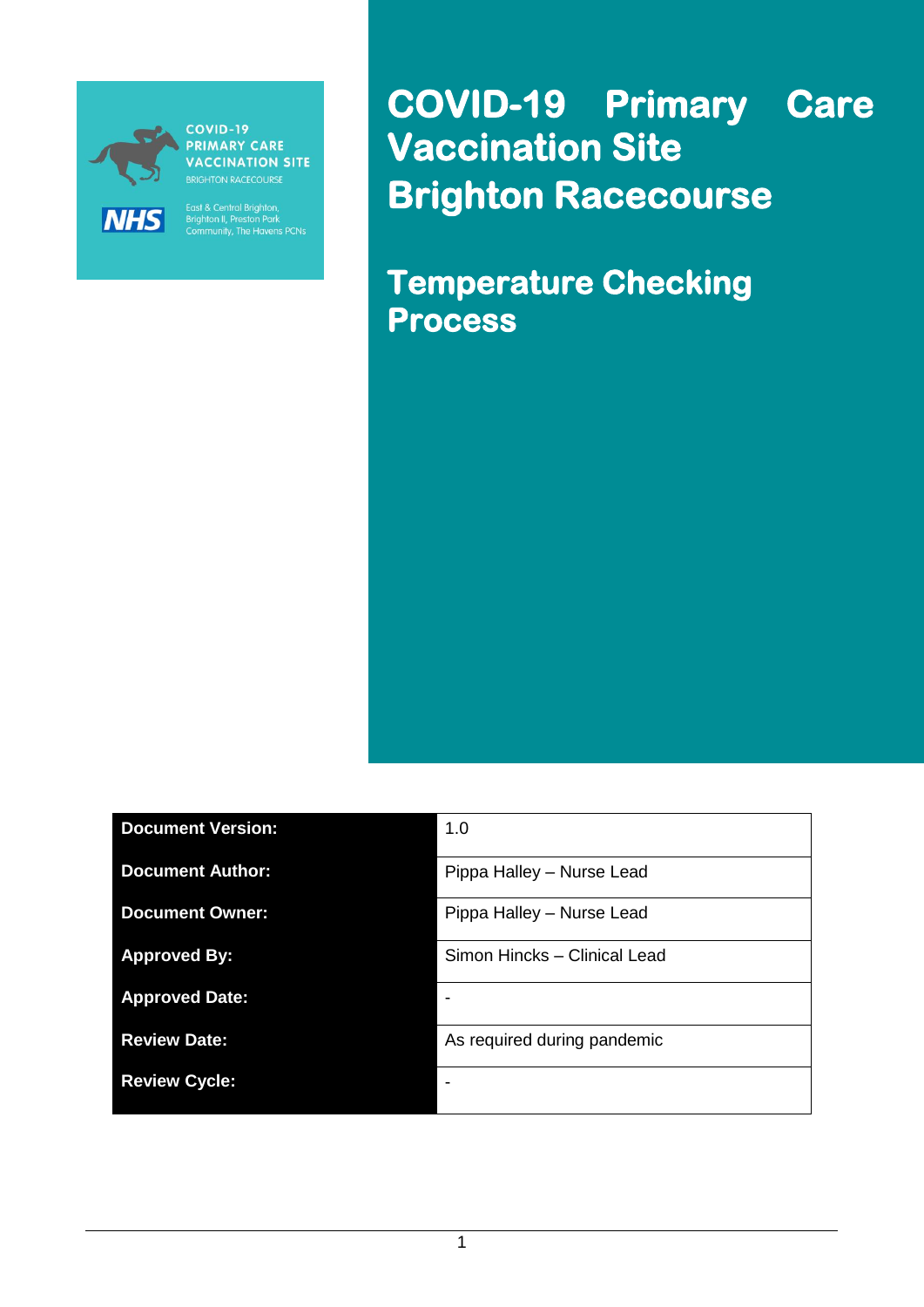| <b>Version</b> | <b>Date</b> | <b>Summary of Change</b> | <b>Reviewer</b> |
|----------------|-------------|--------------------------|-----------------|
|                | 13/01/2021  | Initial draft            | Pippa Halley    |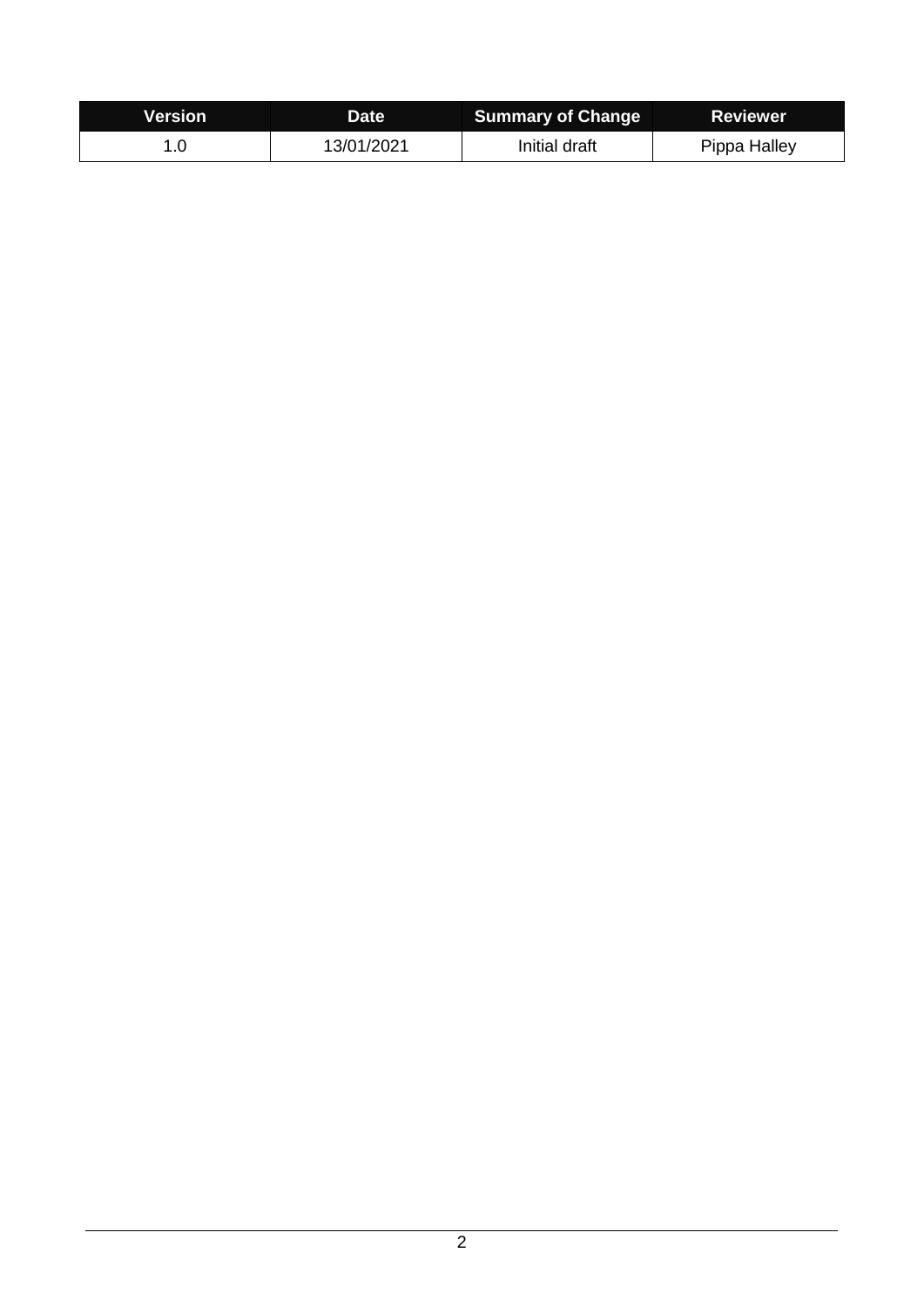# **Contents**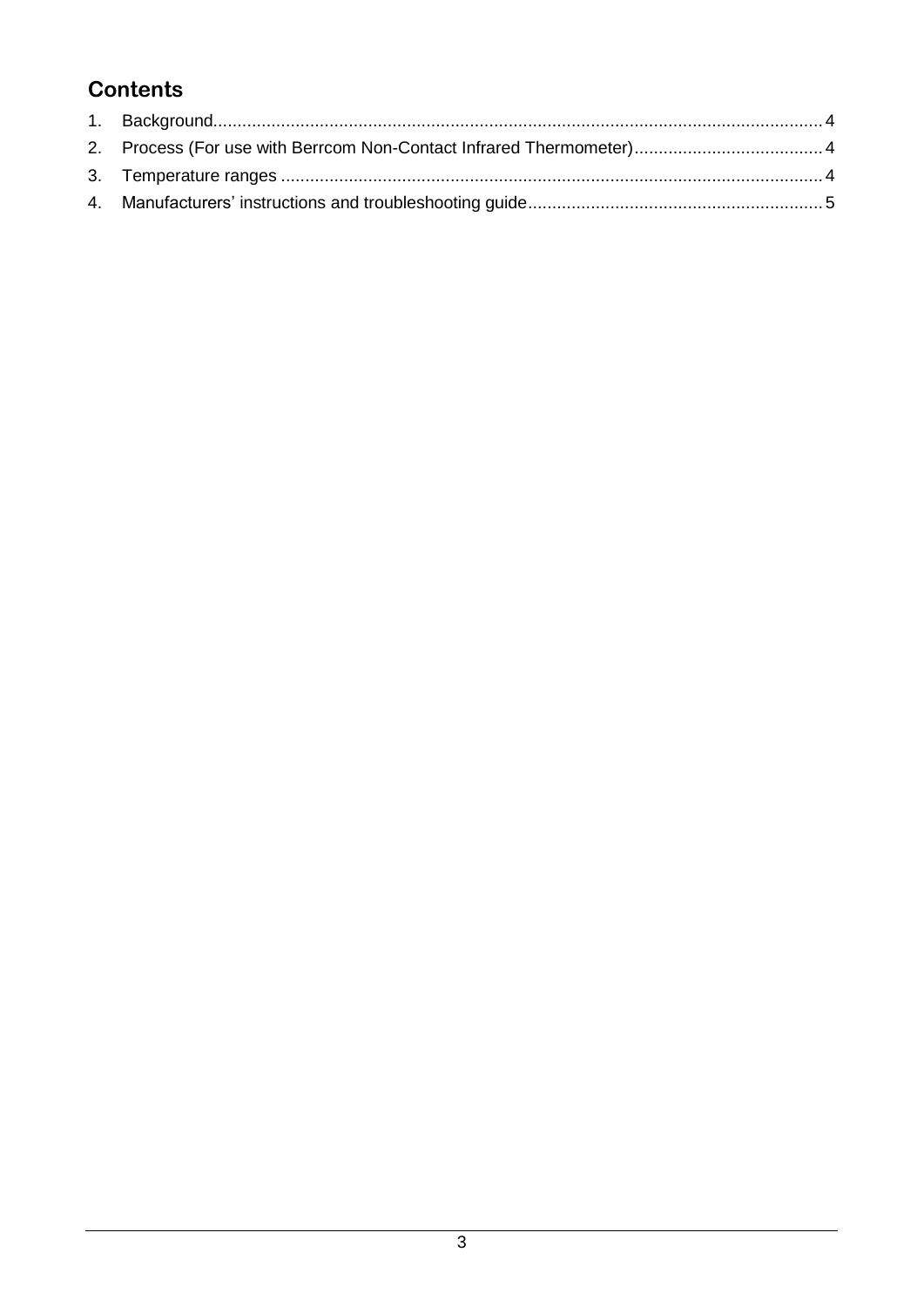## <span id="page-3-0"></span>**1. Background**

The vaccination hub at Brighton Racecourse is designated a low risk environment for the transmission of Covid-19 as public and staff are screened for symptoms on entry to the site and temperature is checked. If temperature is found to be 37.8'C or above, the individual will not be admitted to the site and advised to go home, test and isolate as per current government guidance. Vaccination can then be re-booked either on receipt of negative PCR test or 4 weeks from the onset of symptoms.

## <span id="page-3-1"></span>**2. Process (For use with Berrcom Non-Contact Infrared Thermometer)**

- 1. Press ON/SCAN button to power on the thermometer. When the device is ready, the LCD screen will turn green.
- 2. Ensure that the mode option is set to BODY. If not, the mode can be adjusted using the MODE button.
- 3. Position the thermometer between 3 to 5 cm from the patient's forehead.
- 4. Press ON/SCAN button to take measurement.
- 5. A measurement will be displayed on the LCD screen. To repeat the process, return to step 2. Allow 3 to 5 seconds between measurements.
- 6. The thermometer automatically turns off after 30 seconds of inactivity.

## <span id="page-3-2"></span>**3. Temperature ranges**

| <b>READING</b>                       | <b>ACTION</b>                                                                                                   |
|--------------------------------------|-----------------------------------------------------------------------------------------------------------------|
| Below 35'C                           | Alert duty lead clinician for further assessment.                                                               |
| Between 35'C and 37.7'C              | Admit patient to site for registration and vaccination.                                                         |
| 37.8°C and above (including<br>"Hi") | <b>Do not</b> admit to site. Advise patient to go home, test and<br>isolate as per current government guidance. |